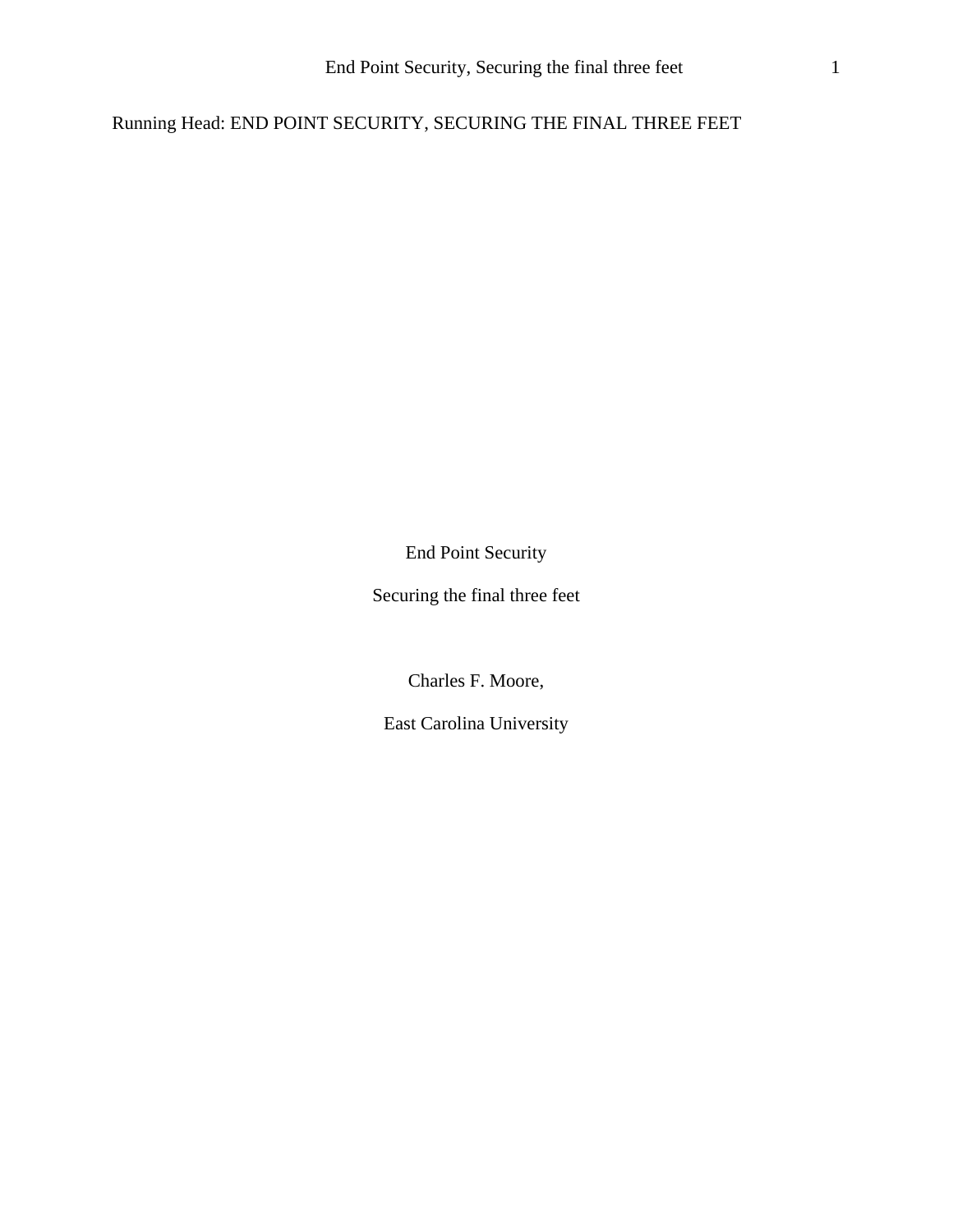## Abstract

Information security has tended to be reactive over the years. With each new virus, or worm the system administrators struggled to get updates out to the end points. Even if the system administrators were successful, there was always the potential that one device was missed. One device is all it would take to cripple the network. This paper will examine several ways that system administrators can begin contemplating and planning on implementing end point security in their organization. It is time for security to get to the last three feet and protect the organizations assets.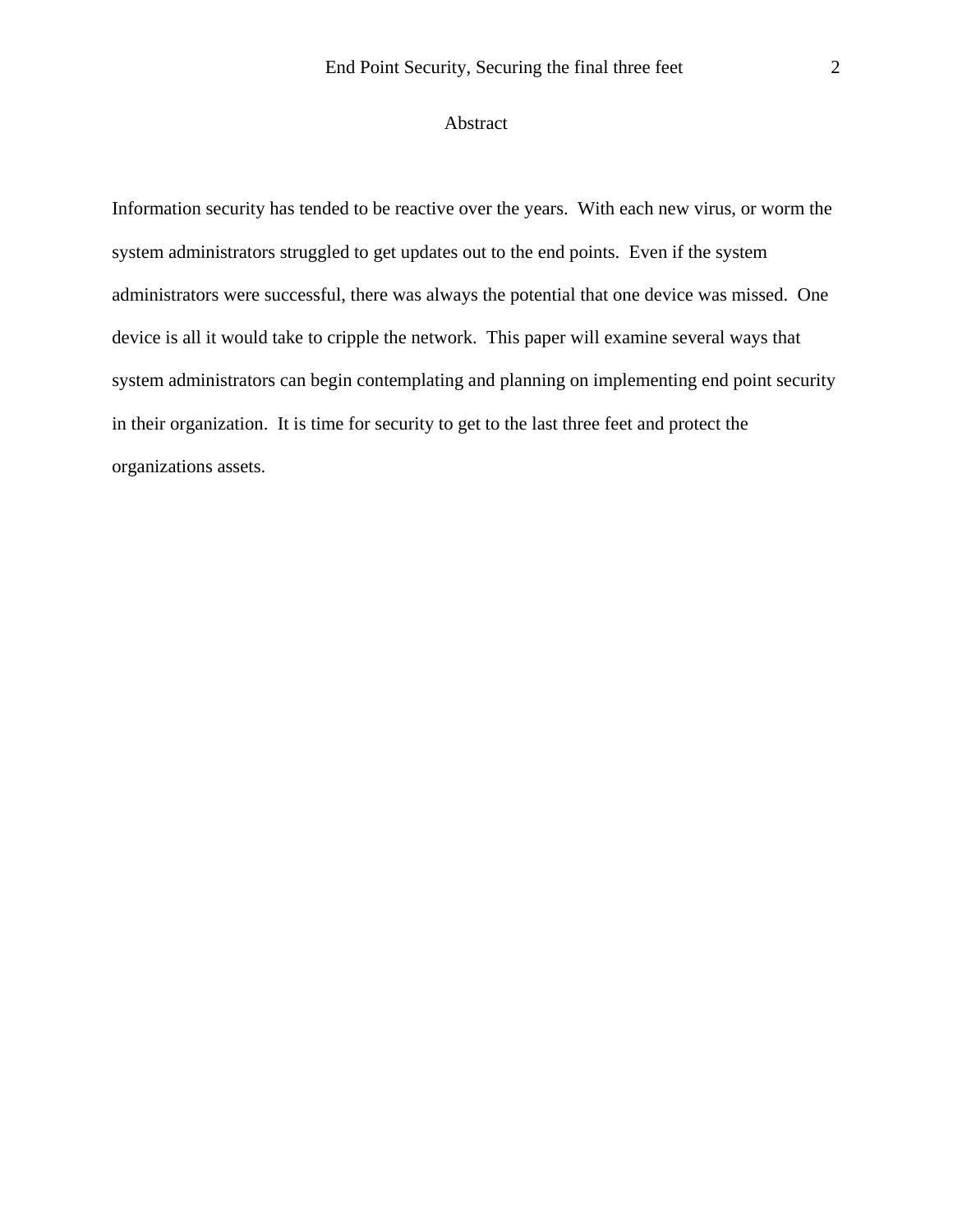The evolution of the Internet has seen many twists and turns. For every twist a new opportunity or risk presented itself. Security professionals seem to always be one step behind the bad guys. This point cannot be better illustrated than end point security, e.g. desktop, PDA or laptop security. Over the years little emphasis has been put on end point security, other than the mandatory antivirus package. The early security and network architects tried to deliver a centralized, one size fits all network with security included. This network typically had a router and a firewall. The firewall may or may not have been configured with multiple interfaces. The point is the firewall acted like a choke point restricting all but the permitted traffic. This was a solution that provided management with a level of comfort and security allowing them to sleep at night.

This is a fine solution, one appliance, protecting hundreds or thousands of vulnerable computers. The economies of scale were wonderful. This one device would protect the network from all of those bad people that exist on the Internet. The people trying to infiltrate your network would be kept out. This turned out to be a good solution. Desktops were prevalent and the operating system was the soft under side. However, over time things have changed.

As figure 1 illustrates this is the desired security model one would like to achieve. A layered approach with logical barriers will help to compartmentalize and secure the data.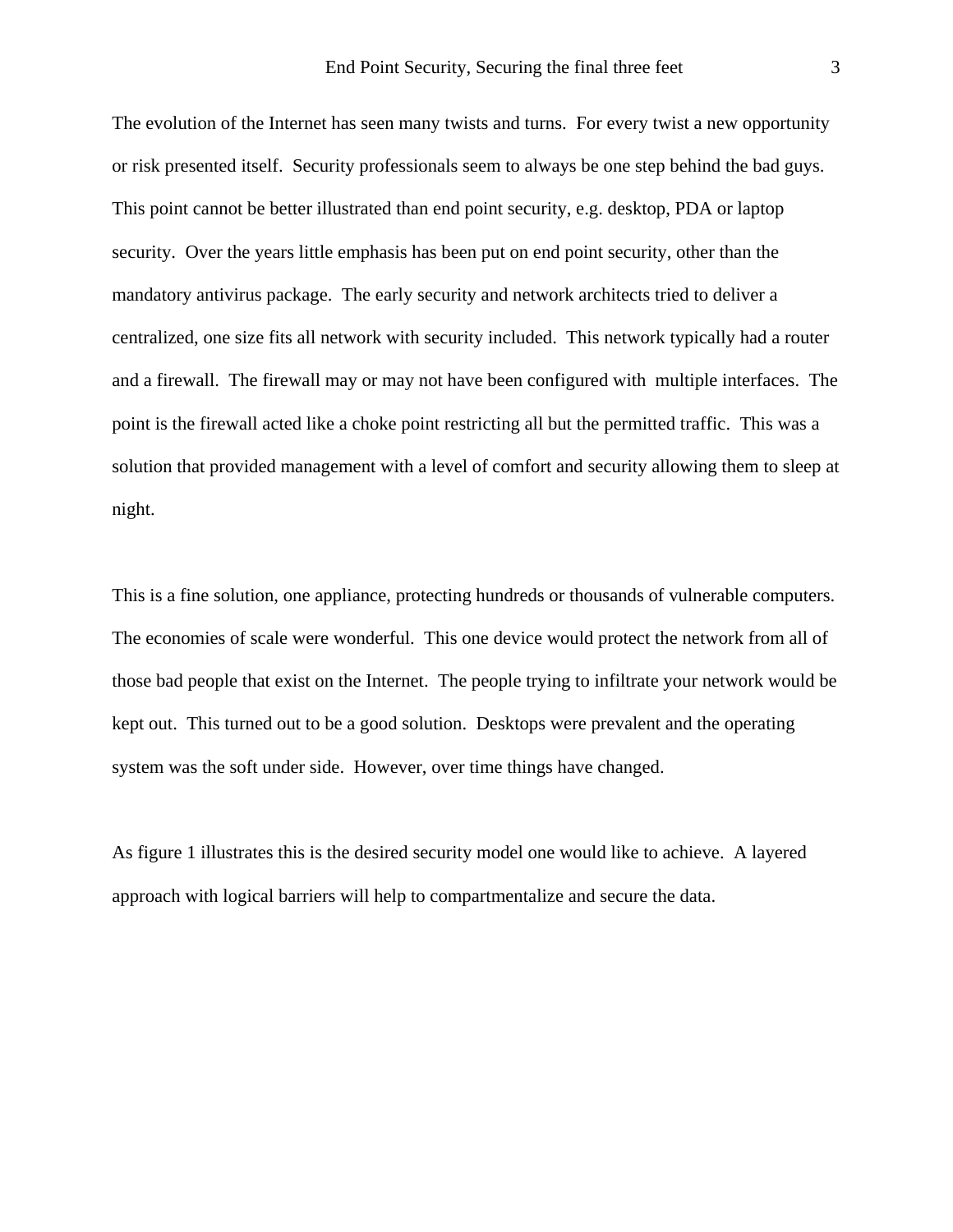



## (Doddrell)

According to the 2005 CSI / FBI Computer Crime and Security Survey the top three threats for companies today are viruses, unauthorized access and the theft of proprietary information. These three activities represent about eighty percent of all dollar damages done. This trend illustrates that securing the perimeter is not a viable option in protecting your infrastructure. It is required, but it will only take a business so far. In "2005 nearly 54 million records containing personal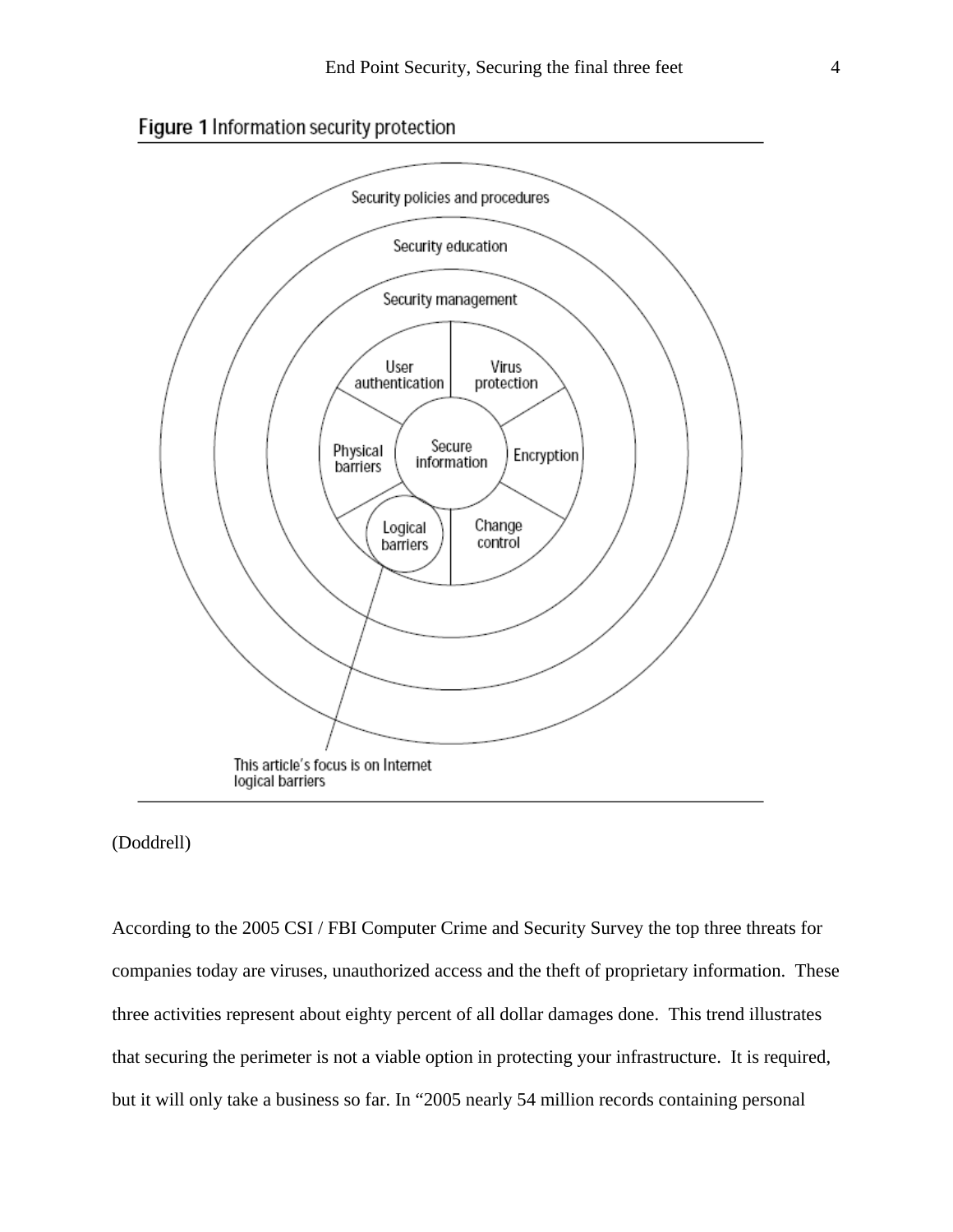information – from social security numbers to health care records – were reported compromised" (Kuper). That is "nearly one out of every five Americans facing a potential security issue" (Kuper). This number increases every year. In the not to distant future the number of people who have not had their identity compromised will be easier to count.

The biggest change to this design is portable devices. Portable devices became cheaper and cheaper and faster and faster. Now a user would take one's company laptop home and plug it into one's home network and unknowingly get infected. That hard working user would then bring the infected laptop back to the company network, bypass all of the layers of security, plug it back in and proceed to infect the entire company network. Or a contractor or vendor would bring in an infected device and take down the company's network.

The problem with this network design is that it is like some pieces of candy hard on the outside and soft and squishy on the inside. As the workforce has become more mobile and laptops more common the external perimeter that gave so much comfort in previous years has slowly dissolved and it is now time to take security down to the end point. This paper will explore and contrast different end point security standards focusing on Cisco's network admission control (NAC), Microsoft's network access protection (NAP) and the Trusted Computing Groups hardware based solution. All of these security solutions protect the endpoint however; they all go about it differently.

The Cisco endpoint security solution is called network admission control or NAC. NAC operates at the network layer 1 through 3 (Grimes). It is a proprietary network based solution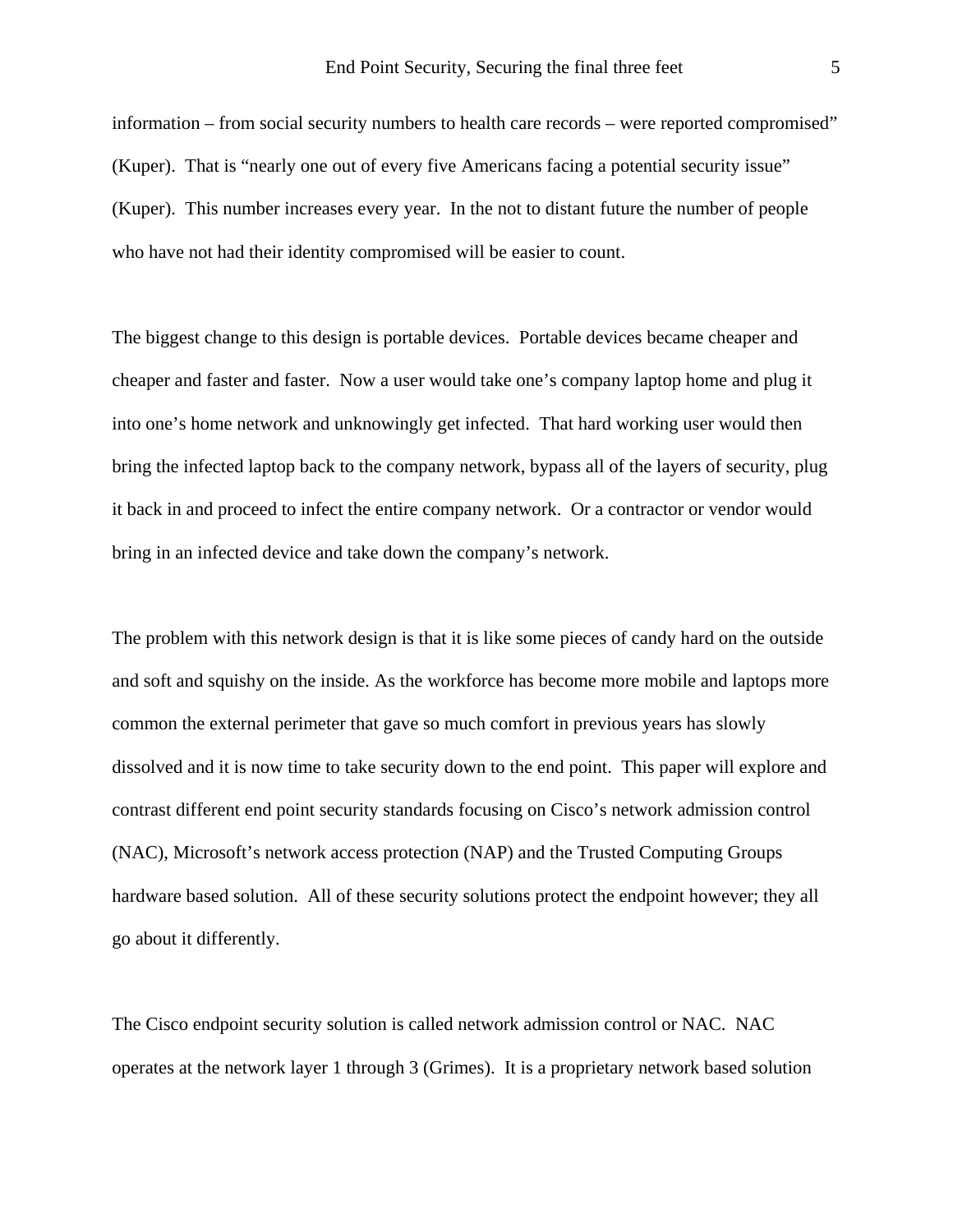that pretty much requires Cisco "NAC" aware routers and switches all along the network. Each endpoint has an agent installed called the Cisco trust agent. Due to the fact that there are agents on the endpoint NAC applies its enforcement policies down to the switch port level (Hultquist). The enforcement is provided through the use of 802.1X using Cisco's Secure Access Control Server (ACS) Radius Server (Strom). The ACS server then communicates with third party vendor servers to insure compliance. The results are then fed back to the switch to allow, deny or remediate the endpoint.

The pros for this solution are it is "available now, a mature product, widespread support, and Linux clients" (Strom). Since it is in the network infrastructure it can also protect against rogue devices. There are over seventy five vendors now supporting the NAC product line (http://www.cisco.com/en/US/netsol/ns466/networking\_solutions\_package.html).

The cons for this solution are, as previously stated, that it is Cisco proprietary solution, requires 802.1X, and is agent based (Strom). It may also require IOS upgrades. This could be a challenge for companies with large built out infrastructures. While each end point needs the Cisco trust agent (CTA). The Cisco trust agent requires plug-ins for the specific products that you will be enforcing. The CTA acts as a central repository for other plug ins, e.g. patch management plug in, firewall, or the anti virus plug in. All of these plug ins mean more work and the potential for more compatibility issues. This product is technically challenging working with vendors to complete the integration. To illustrate this point any company looking to install NAC will almost certainly have to rely heavily on Cisco engineers for the duration of the project. This would include the company acting as the mediator between the plug in vendor and Cisco.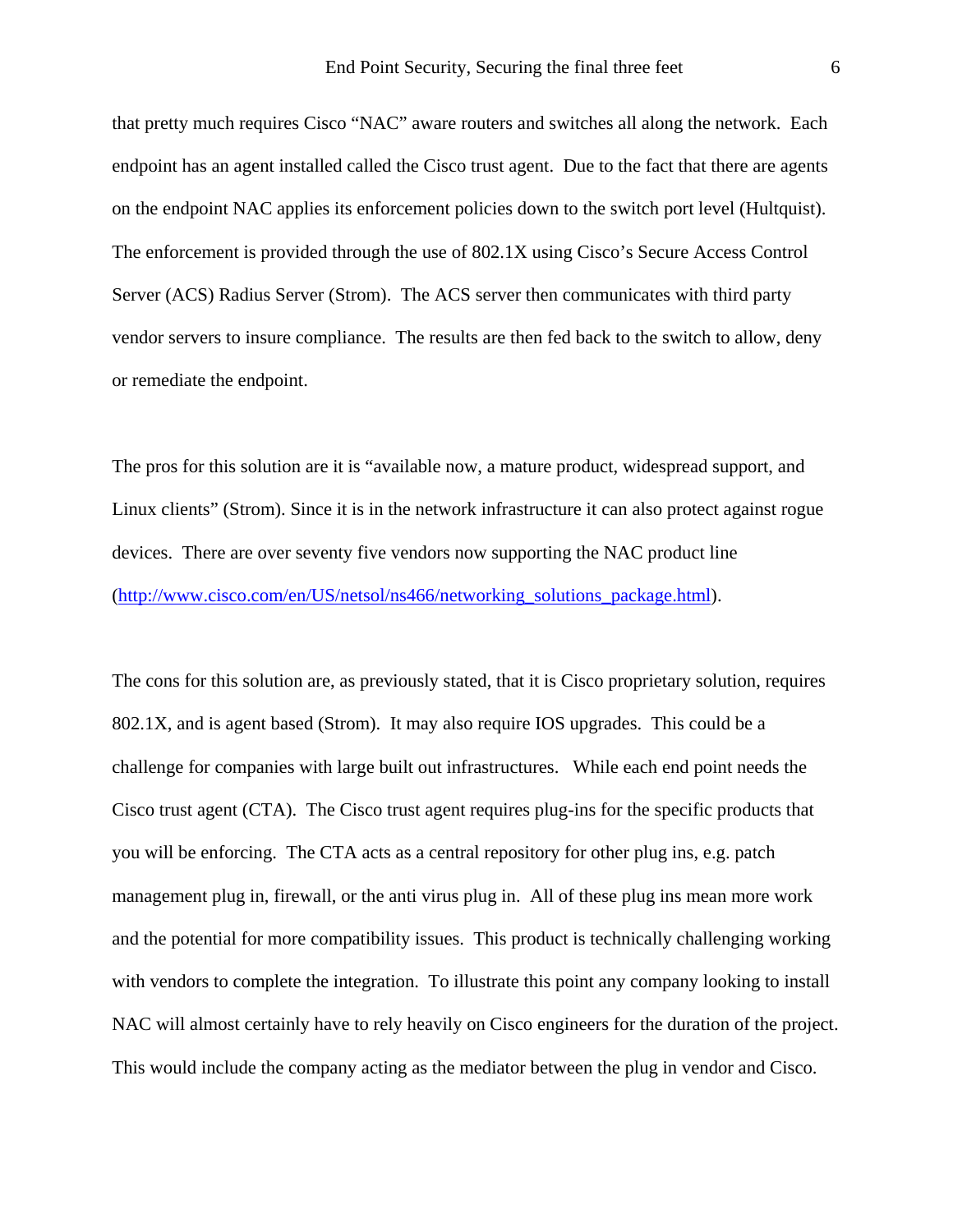This is not a trivial task to get the plug ins working with the NAC. There may be limited interoperability with other vendor solutions.

Microsoft's endpoint security solution is called network access protection or NAP. NAP like NAC requires an agent. The NAC agent is called the Quarantine agent (Strom). It works prior to the endpoint getting on the network by sending a designated server a list of the hosts programs and configurations on the local endpoint. This list is then forwarded to the designated server, called the Network Policy Server (Strom), where a comparison of products and updates is conducted. The information exchanged would typically include host operating system, patches installed, version and signature file for the anti virus program. If all are up to date then the endpoint is allowed to proceed to log on. If any of the programs are out of date then the endpoint is sent to some kind of restricted area (Xia et al). Enforcement can be handled through DHCP, IPsec VPN, 802.1X using RADIUS (Strom). NAP uses VLANS for enforcement. (Hultquist)

The pros of NAP are that over 60 vendors have announced support for it. Microsoft is building this technology into the operating system. It is possible by dealing with Microsoft this will limit the number of agents and vendors the company is forced to deal with.

The cons to NAP is that it is still in Beta and unproven. It will come native to Vista and Longhorn and it will be a service pack for Windows XP. The latest estimate for delivery of Longhorn and Vista is some time in 2007. NAP will need a RADIUS server. The result is that companies will have to come up to this minimum level of the operating system prior to implementation. This, like updating the Cisco IOS, may be a challenge and costly exercise in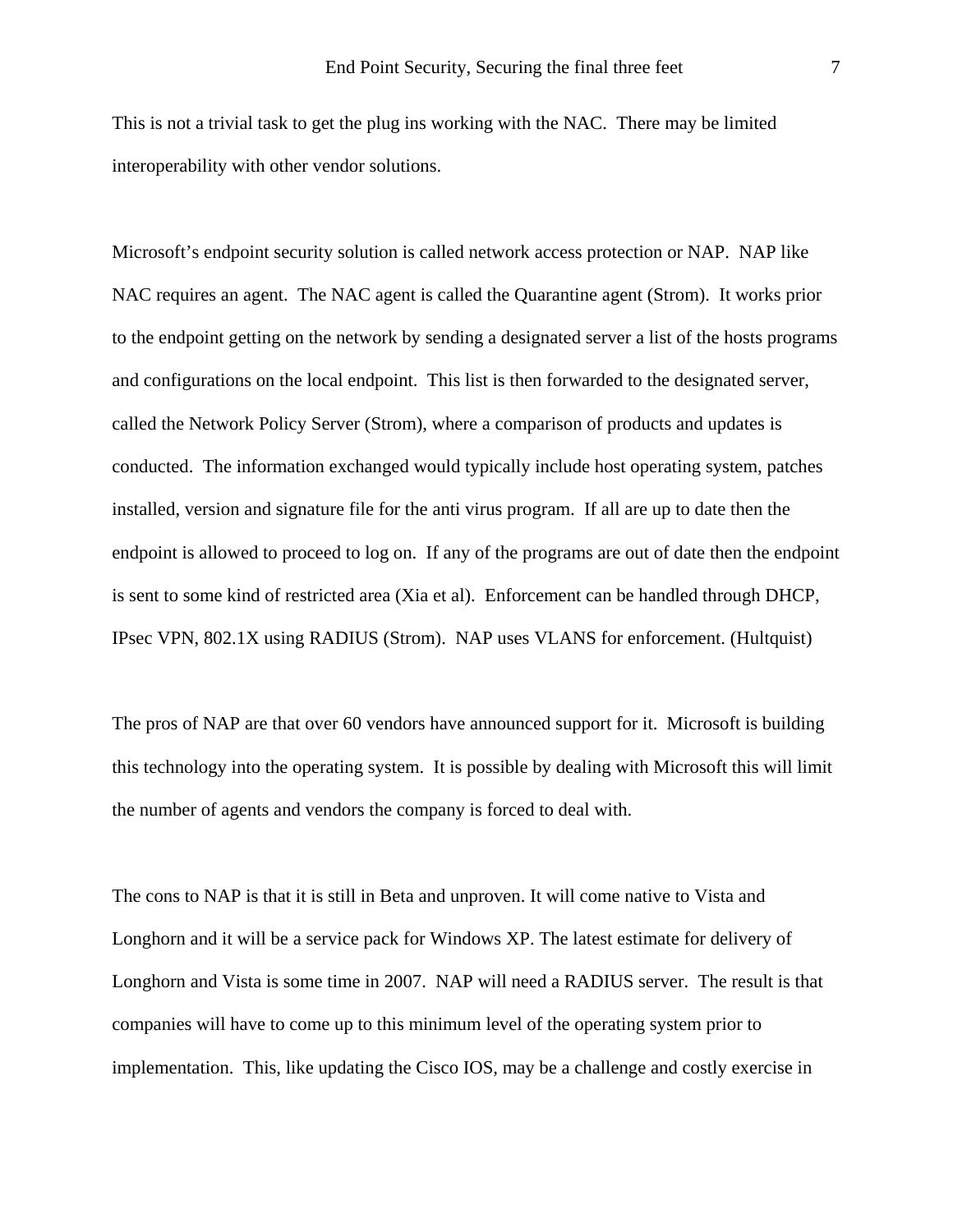some large organizations. It would also appear that initially NAP will use DHCP as its enforcement mechanism (Langston). The use of DHCP as the enforcement agent will be unacceptable in most organizations in that endpoints with static ip addresses and devices that are not NAP compliant and do not receive valid DHCP leases will not participate in NAP. Thus the policy manager will never be allowed to enforce the policies so malicious code could still be injected into your network. It is expected that Microsoft will use other authentication mechanisms. Since it is looking for authentication as a means to control entry, devices may be added without notice. Also since this is a Microsoft solution support for other operating systems and end points, e.g cell phones and PDAs, will be almost non existent leaving security holes in this solution. There also may be limited interoperability with other vendor solutions.

Finally a third solution exists. This solution has been put forth by the Trusted Computing Group's Trusted Network Connect or TNC (https://www.trustedcomputinggroup.org/home). The Trusted Computing Group is comprised of dozens of hardware vendors and this solution supports open standards. It uses 802.1X and RADIUS for authentication, hardware based chip, and software at each of the endpoints. The chip is rather inexpensive, about \$4.00 per chip (Xia). Interestingly enough is that Cisco is not a member of the group. Microsoft is a member, but is waiting on the sidelines. Speculation is that Microsoft will eventually participate in the group (Schacter). The trusted computing effort offers the ability to identify a device by a unique cryptographic identity (Sandhu *et al*). This is the chip that is built on the motherboard.

The pros of the TNC are that it has wide support from over 80 hardware vendors (Langston). The technology is here, by the beginning of 2006, it is estimated that over 50 million computers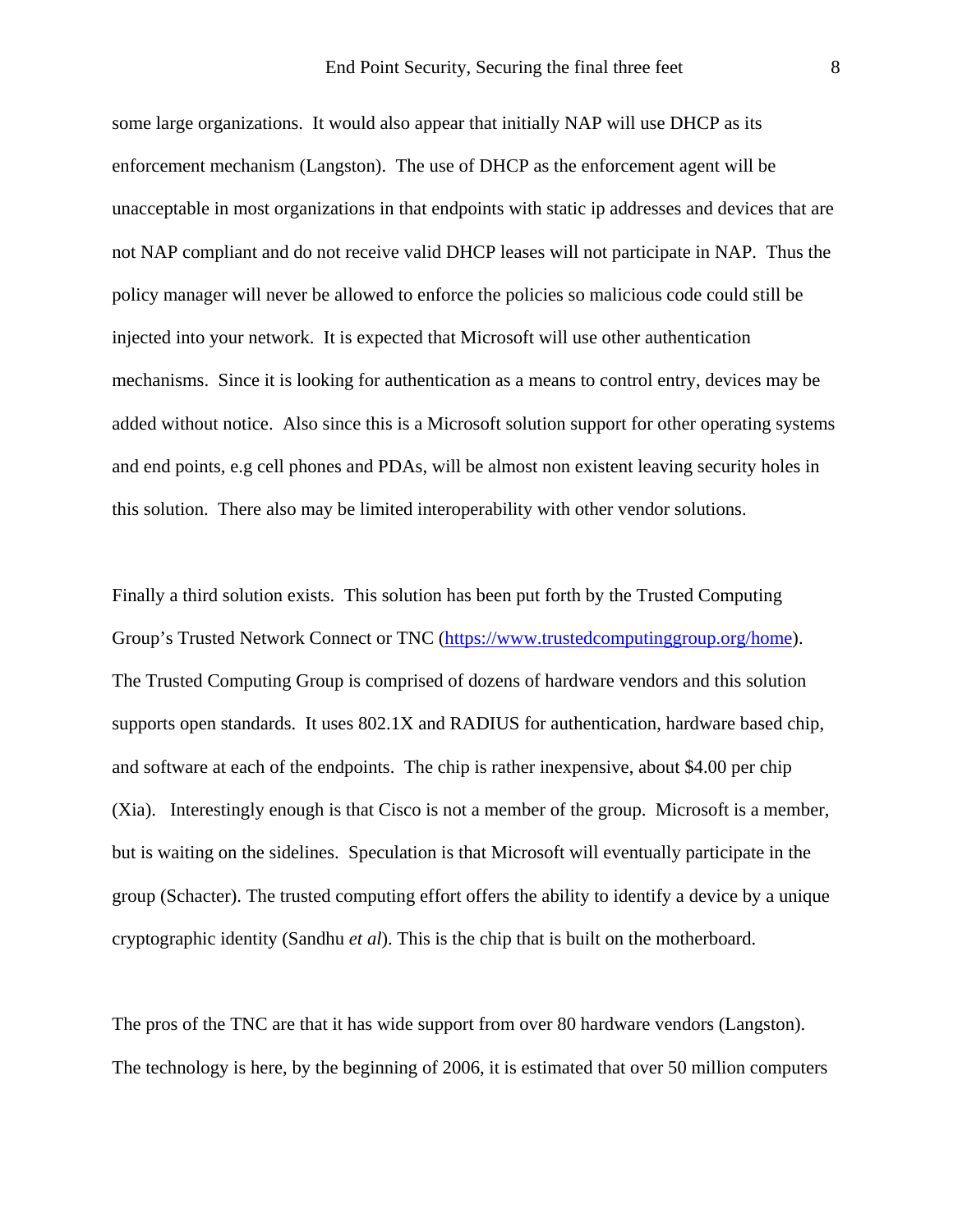had been shipped with the trusted platform module (TPM) (Oltsik). The technology offers advantages over software based solutions in that the machine is identified and verifies the user. It would also apply to any device with the TPM chip, e.g. PDAs and cell phones.

The cons of the TNC are that there is not much industry support to date, it requires trusted platform module, and the standard is incomplete (Strom). It would appear that Juniper Network is the company pushing for implementation of this product. 802.1X is used as an enforcement point. Another drawback of the TNC is that the assumption is made that the devices are not shared (Sandhu *et al)*. In some organizations this is not the case so this limits the value of this solution.

An interesting side note to the NAP solution is called "policy based networking" (Baltatu). Policy based networking works by modifying the packets as they traverse the network. One way to accomplish is to turn on IPSec. IPsec can provide

- **"Packet confidentiality:** Packets are encrypted before being sent over the network so that only authorized entities can read them.
- **Packet integrity:** Packets are protected so that any alterations during transmission over the network can be detected.
- **Packet origin authentication:** Packets are protected to ensure that they are indeed from the claimed sender whose IP address is contained in the source address of the IP header.
- **Protection against replay:** Packets are protected from being captured and resent at some later time. " (Li)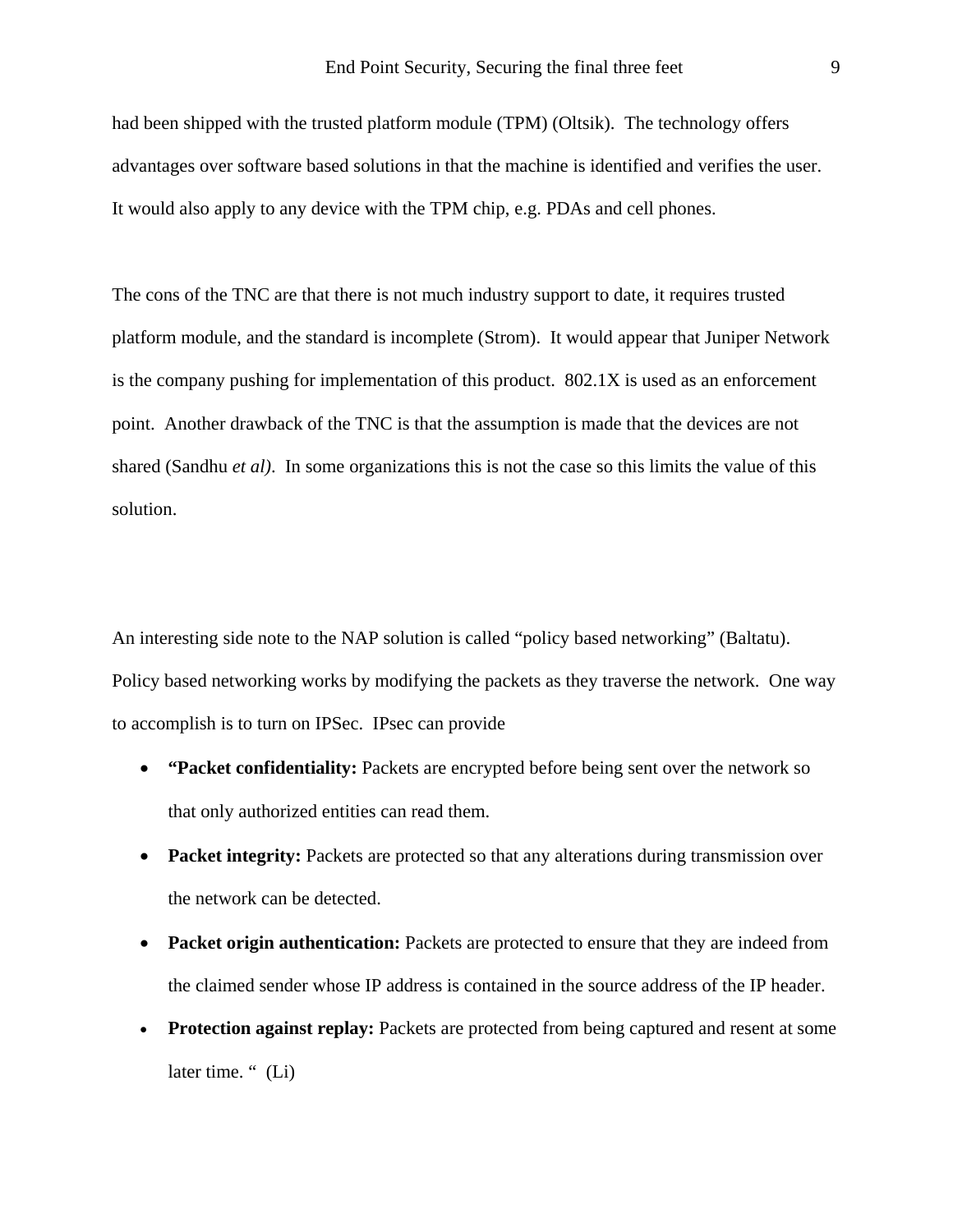The use of IPsec is no stranger in most organizations as this is a manner in which virtual private networks (VPN) are created between devices or hosts. IPSec has typically been thought of as it applies to encryption traffic from end to end. Based on a paper called "Performance analysis of IPSec protocol: encryption and authentication" by Elkeelany, O, *et al* the use of IPSec in a VPN using 3DES encryption was almost 50 times slower than using just a hash. While this study is dated and technology has increased the load to run a VPN tunnel is still great.

It is often forgotten that IPSec is actual a suite of standards. The standard typically operates in one of two modes. These two modes are called tunnel and transport modes. "In transport mode an IPsec header is inserted between the IP header and the upper-layer protocol header. As a result, transport mode protects upper-layer protocols only. In contrast, in tunnel mode the entire IP packet is encapsulated into another IP datagram, and an IPsec header is inserted between the outer and inner IP headers. Consequently, tunnel mode protects the entire IP datagram." (Li)

While tunnel mode is resource intensive transport mode does not suffer from that shortcoming. The beauty of transport mode is that the simple insertion of the IPSec header in each packet turns the network dark based on your policies. This mode will protect the traffic between all trusted computers, and it authenticates every packet. In simplest form in a Windows active directory environment active directory can force the IPSec requirement at the group policy level while the user is authenticating. In this way, only authenticated machines will be allowed on the network. This means that no rogue devices will be allowed on one's network. By using group policy the company is then able to leverage other pieces and enforce more required policies.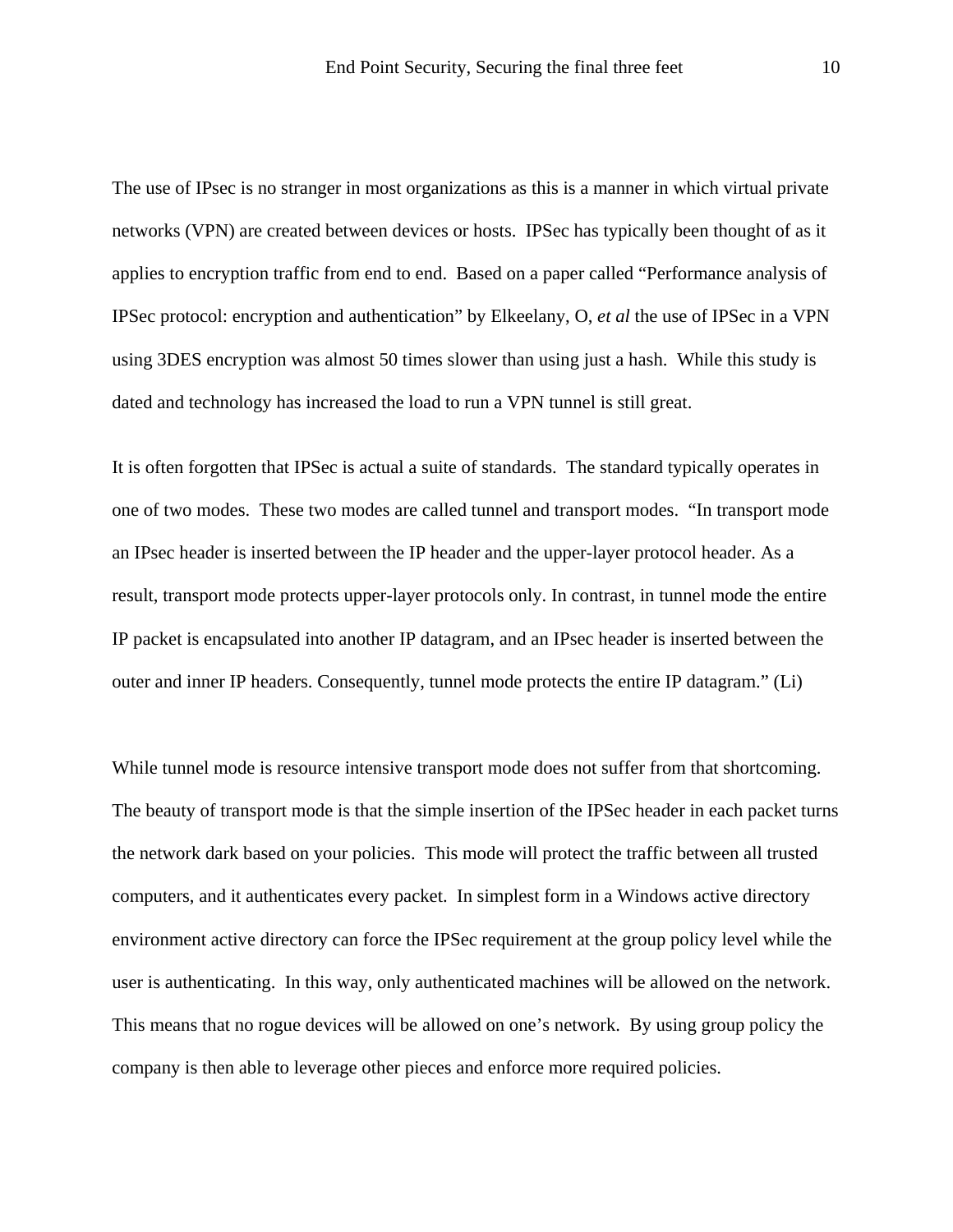While this may seem like a novel approach to end point security there is plenty of pain along the way and this approach should not be attempted without a thorough understanding of the implications and administrative efforts required to make this successful in your organization. However, if you are a Windows shop this may give a company end point security with little additional capital outlay and it is available now. More information can be found at **http://www.microsoft.com/ipsec/**.

Finally, there is no question that information security needs to be extended down to the end point. The definition of an endpoint should be anything that touches one's network. The direction to go is based on the current state of one's network. Since all of the solutions require interactivity with other vendors the one common theme is that a company should be investigating and begin installing an 802.1X authentication implementation (More information on 802.1X can be found at http://grouper.ieee.org/groups/802/1/pages/802.1x.html). No matter what you will need some kind of authentication strategy. Start working on it now so that it will be mature in one's environment prior to proceeding to the next step. The move to 802.1X is not trivial in any environment. This should be a well thought out and researched implementation that will take time.

The next step is more of a leap than a step. This can be explained that with NAC and NAP one's company is aligning itself with a particular vendor, either Microsoft or Cisco. The company is also deciding whether it is better to enforce at the endpoint (Microsoft's solution) or at the endpoint through the network switch (Cisco's solution). It is up to senior management to map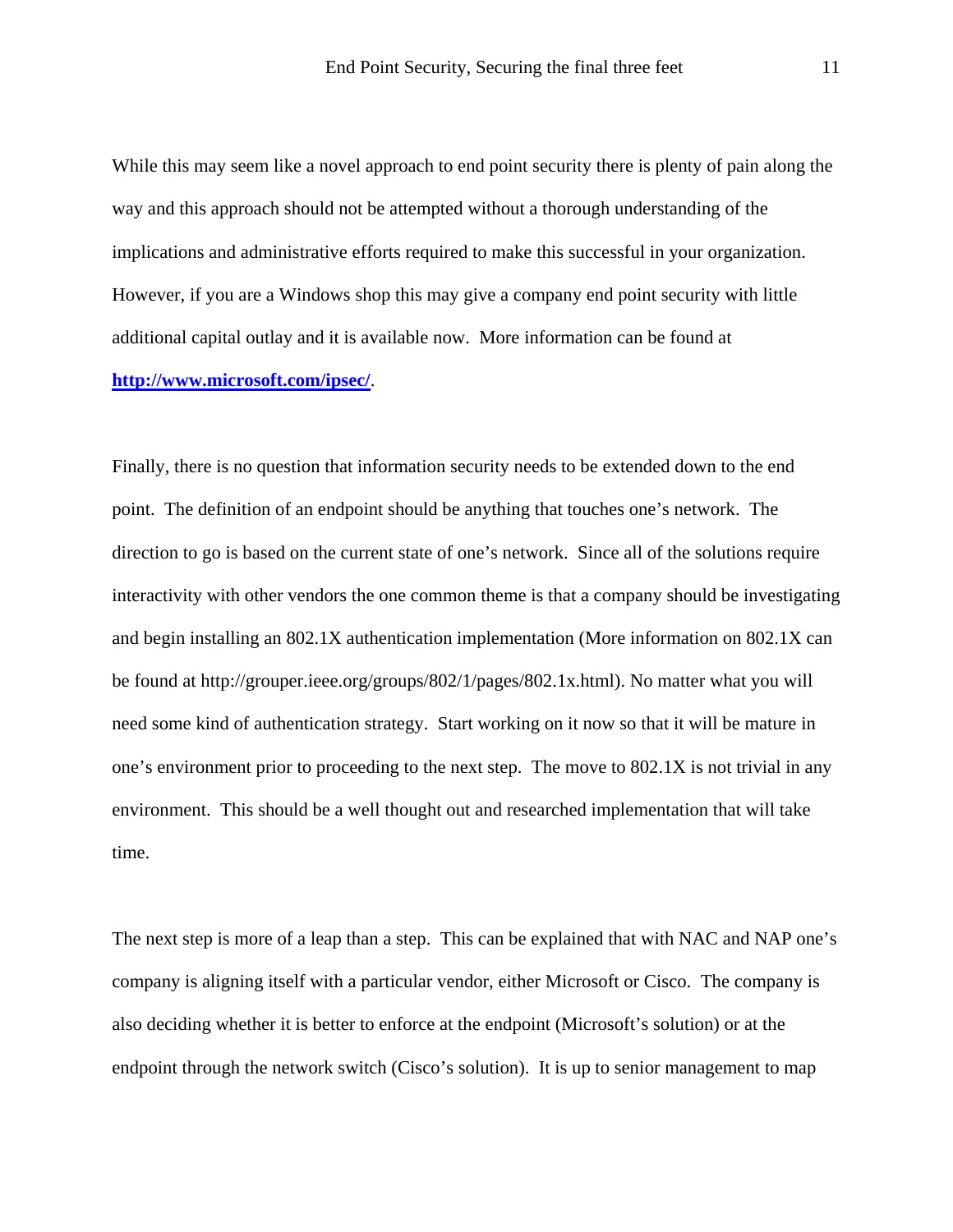out the information technology direction of the company as well as evaluate the costs, impact and benefit to the company of each of these particular solutions.

If the company is heavily committed to Cisco equipment and can afford the time and expense to upgrade all of the network equipment and there is an immediate need for end point security then NAC may be the right choice for that organization. However, it is necessary to remember that Cisco acts as the gate keeper it will still be necessary to involve system engineers from a variety of companies. This solution will also force one to work with numerous other vendors, e.g. antivirus, anti spyware, patch management, personal firewall, etc. There is a huge potential for finger pointing when dealing with all of these vendors at installation. The company also needs to recognize the relationship between the Cisco NAC agent and all of the vendor plug ins that will need to be managed indefinitely.

The Microsoft solution is untested and unless the company is committed to using all Microsoft products there will be gaps. Microsoft has a personal firewall and anti virus and anti spyware products are already in testing. If the company can wait this may be a better solution in the long run as all software vendors will want to work in the Microsoft environment. It will limit finger pointing and administration. However, this ease may come at a higher cost.

As companies decide on an endpoint strategy they must be aware of the necessity to fully define what an endpoint is. With the exception of the TNC these solutions still pretty much look at the laptop, desktop, server environment. Forward thinking companies would include any type of wireless devices in their quest for a solution. Thumb drives and portable hard drives should also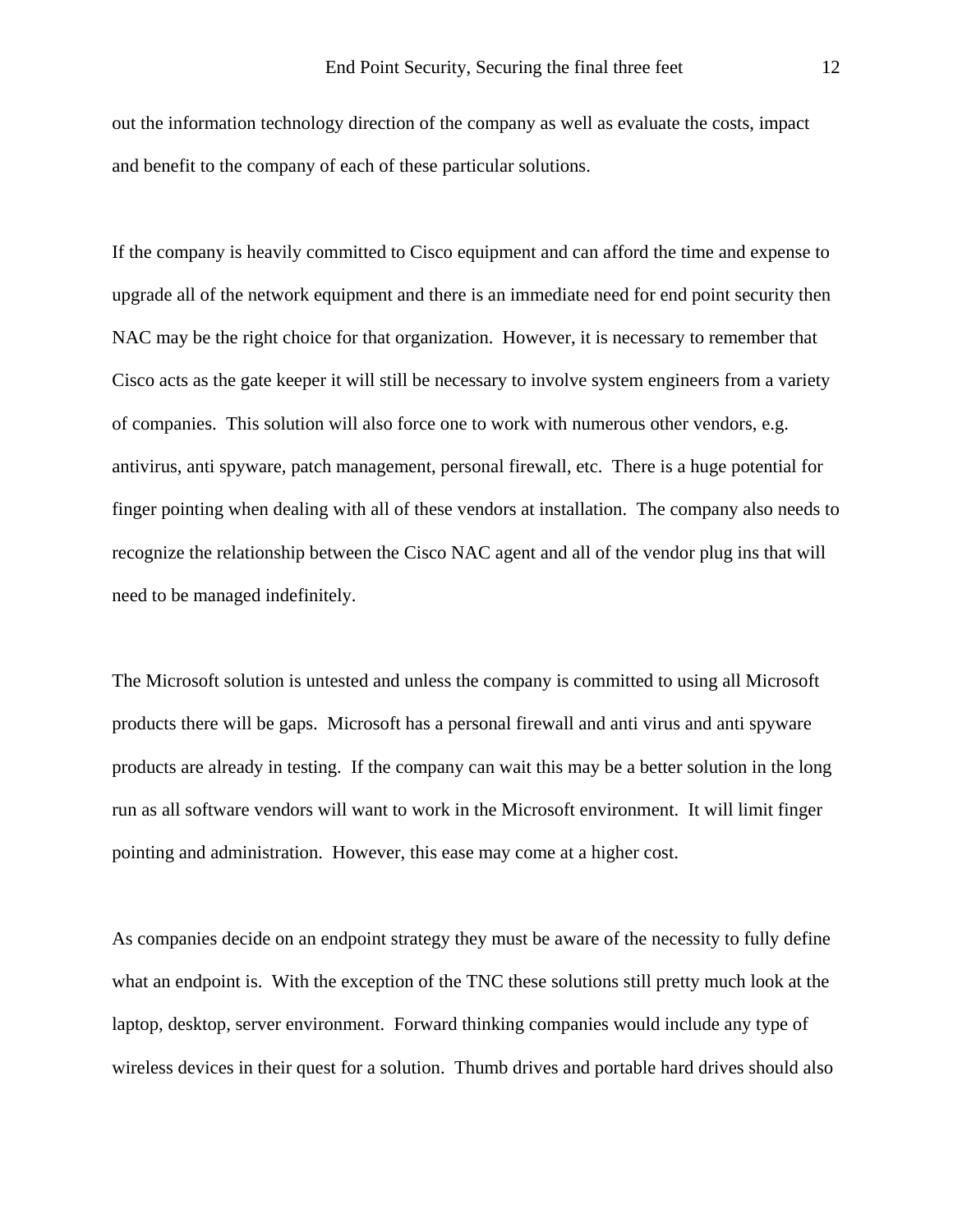be factored into the solution. Security has been reacting to security breaches for so long. It is now time to go to the last and most exposed piece of your network the endpoint. Get ahead of the curve and put this on your company's strategic radar. None of these solutions are simple or cheap so do your homework and get it right the first time.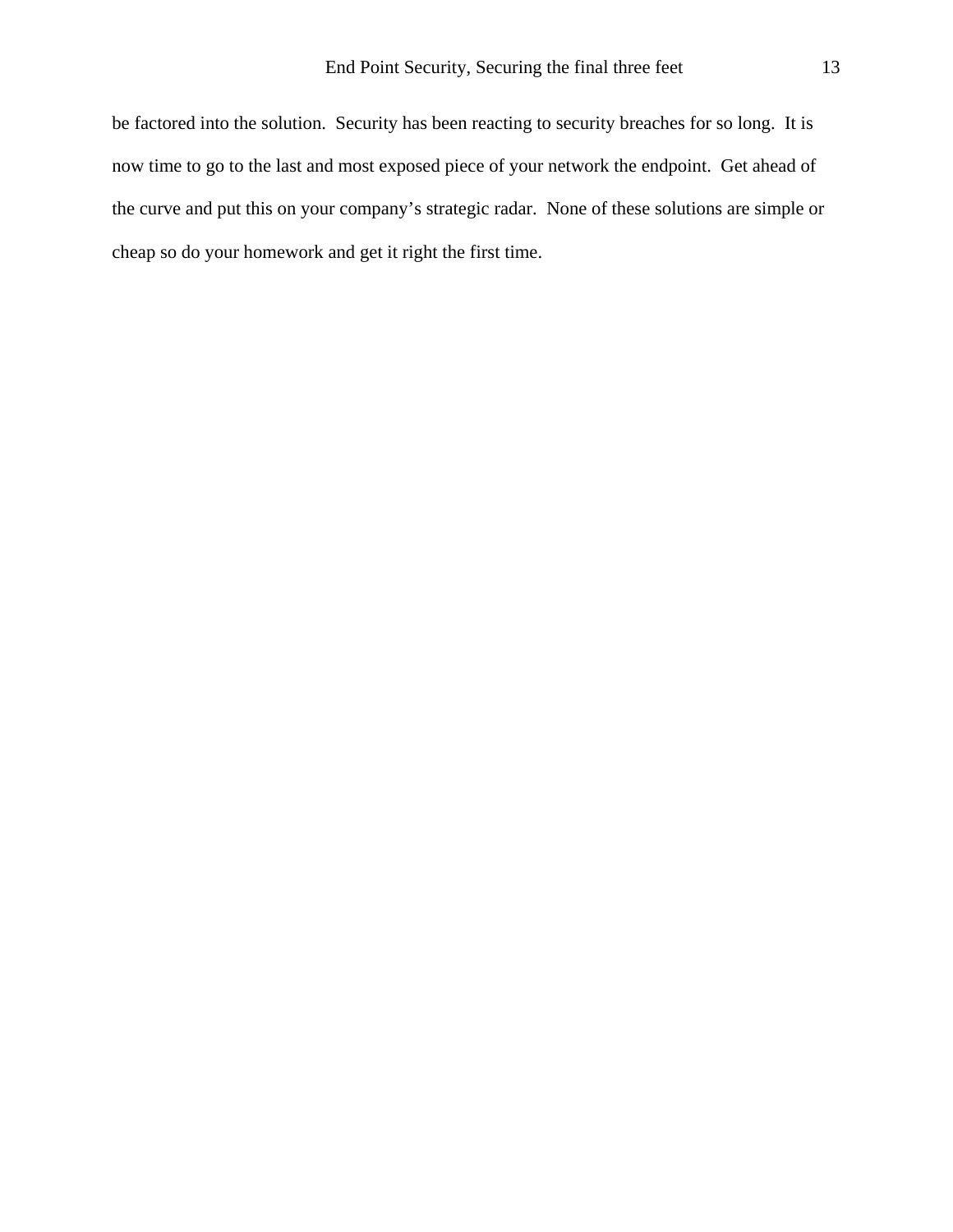## Reference

\* Baltatu, Madalina, Lioy, Antonio, Mazzocchi, (2000), Security Policy System: status and perspective. Proceedings of the IEEE International Conference on Networks 2000, *Comuter Journal,* 34, page 881-894

\* Doddrell, Gregory, (1996) Information Security and the Internet. Journal: *Internet Research*, volume 6, issue1, page 5-9.

\* Elkeelany, O.; Matalgah, M.M.; Sheikh, K.P.; Thaker, M.; Chaudhry, G.; Medhi, D.; Qaddour, J.; (2002) Performance analysis of IPSec protocol: encryption and authentication. Communications, 2002, ICC 2002, IEEE International Conference on, volume 2, 28 April-2 May 2002 Page(s):1164 - 1168 vol.2

Grimes, Roger, (2005) NAC vs. NAP*,* retrieved from http://www.infoworld.com/article/05/09/05/36FEbattlesecurity\_1.html on June 1, 2006

Hultquist, Steve, (2006) Get a Head Start on NAC, retrieved from http://www.infoworld.com/article/06/06/02/78769\_23TCnac-sb\_1.html on June 5, 2006

\* Kuper, P, (2006) A warning to Industry – Fix it or Lose it, *Security & Privacy Magazine, IEEE,* volume 4, issue 2, March – April 2006, pages: 56 – 60, IEEE Journal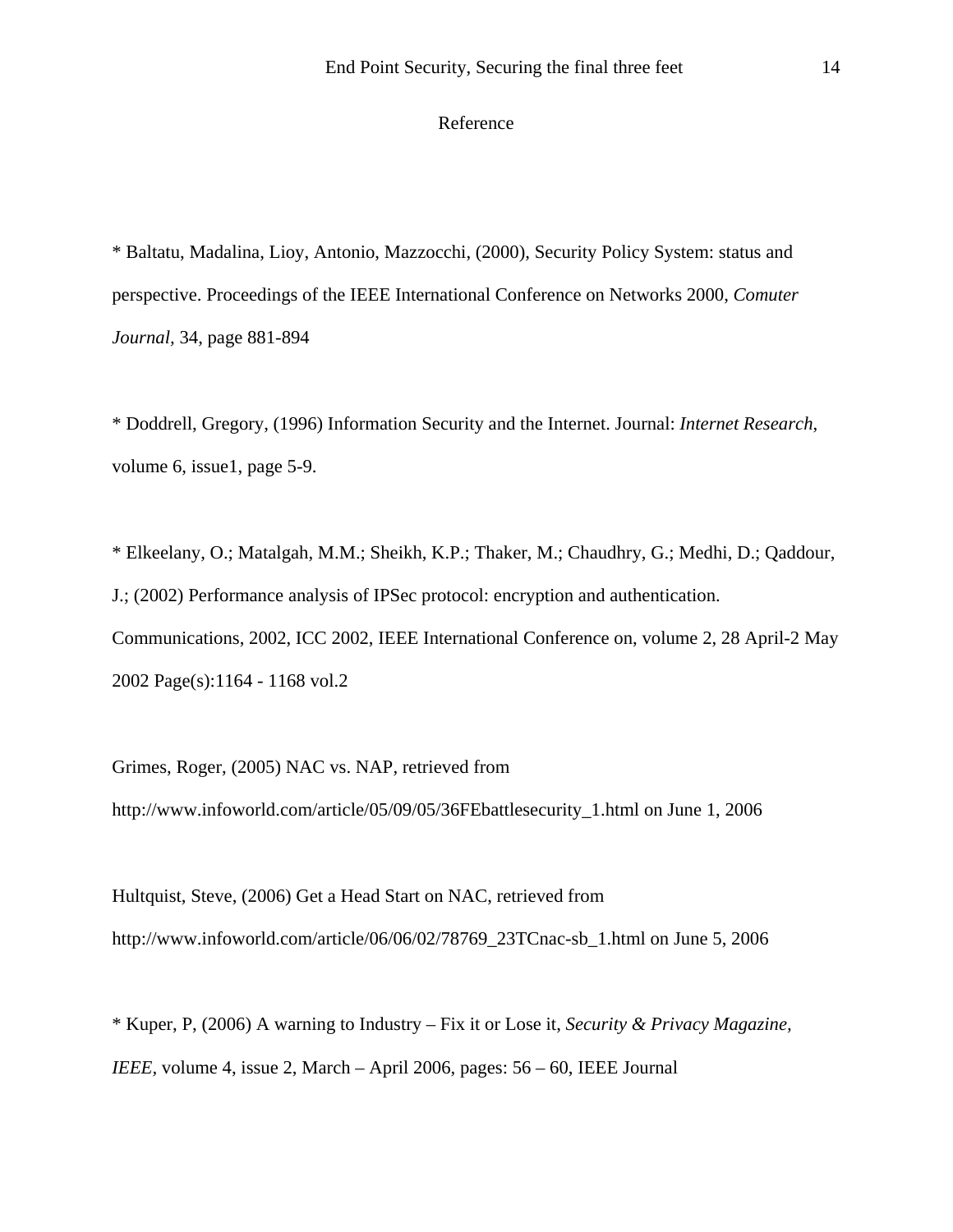Langston, Richard, (2005) Network Access Control Technologies, retrieved from http://searchstorage.bitpipe.com/detail/RES/1144173451\_384.html?src=feature\_res on June 24, 2006.

\* Li, Man (2003), Policy-Based IPsec Management, *Network, IEEE,* volume 17, issue 6, November – December 2003, pages 36 – 43, IEEE Journal

Oltsik, Jon, (2006) Trusted Enterprise Security: How the Trusted Computing Group (TCG) will advance enterprise security, retrieved from

https://www.trustedcomputinggroup.org/news/Industry\_Data/ESG\_White\_Paper.pdf on June 18, 2006

\* Sandhu, Ravi, Ranganathan, Kumar, Zhang, Xinwen (2006), Secure Information Sharing Enabled by Trusted Computing and PEI Models, Conference on Computer and Communications Security, Proceedings of the 2006 ACM Symposium on Information, computer and communications security, March 21-24, 2006, pages 2 -12

Schacter, Phil, (2004) Enforcing Endpoint Security Policy Compliance: Early Products and Progress Towards a Standard, retrieved from The Burton Group,

http://www.burtongroup.com/content/doc.aspx?cid=65&display=full, June 19, 2006